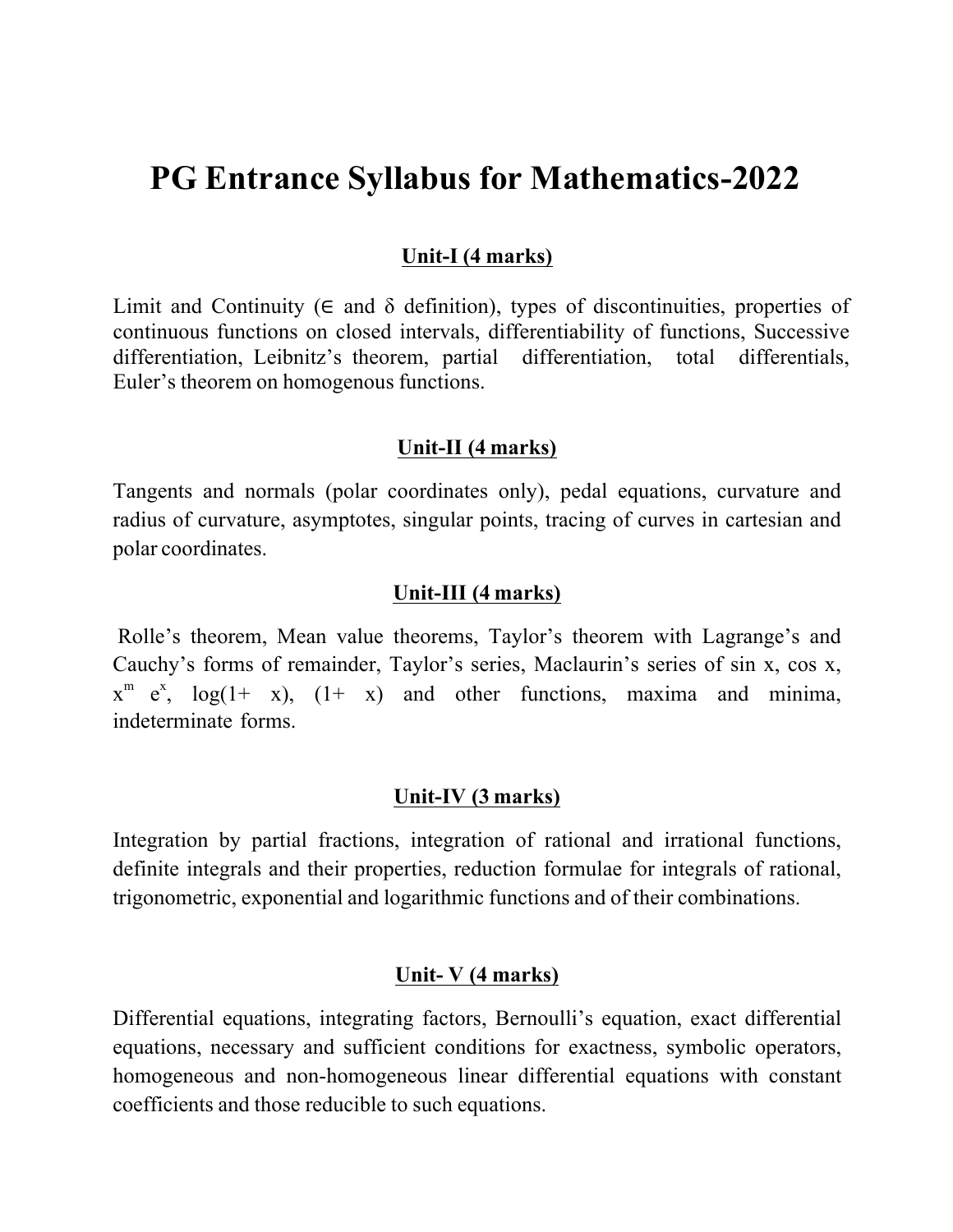#### **Unit-VI (4 marks)**

Miscellaneous forms of differential equations, first order higher degree equations solvable for x, y, z, p, equations from which one variable is explicitly absent, Clairut's form, equations reducible to Clairut's form.

## **Unit-VII (3 marks)**

Legendre polynomials, Bessel function, recurrence relations and differential equations satisfied by each of these functions, Wronskian and its properties.

## **Unit-VIII (4 marks)**

Formation of partial differential equations, order and degree of partial differential equations, concept of linear and non-linear partial differential equations, linear partial differential equations of first order, Lagrange's method, Geometrical interpretation of the form  $Pp + Qq = R$ , Charpit's method, classification of second order partial differential equations into elliptic, parabolic and hyperbolic through illustrations only.

### **Unit-IX (4 marks)**

Finite and infinite sets, examples of countable and uncountable sets, real line, bounded sets, suprema and infima, completeness property of R, Archimedean property of R, intervals, concept of cluster points and statement of Bolzano-Weierstrass theorem.

### **Unit-X (4 marks)**

Real sequence, bounded sequence, Cauchy convergence criterion of sequences, Cauchy's theorem on limits, order preservation and squeeze theorem, monotone sequences and their convergence (monotone convergence theorem without proof).

## **Unit-XI (4 marks)**

Infinite series, Cauchy convergence criterion for series, positive term series, geometric series, comparison test, convergence of p-series, Root test, alternating series, Leibnitz's test, definition and examples of absolute, conditional and uniform convergence.